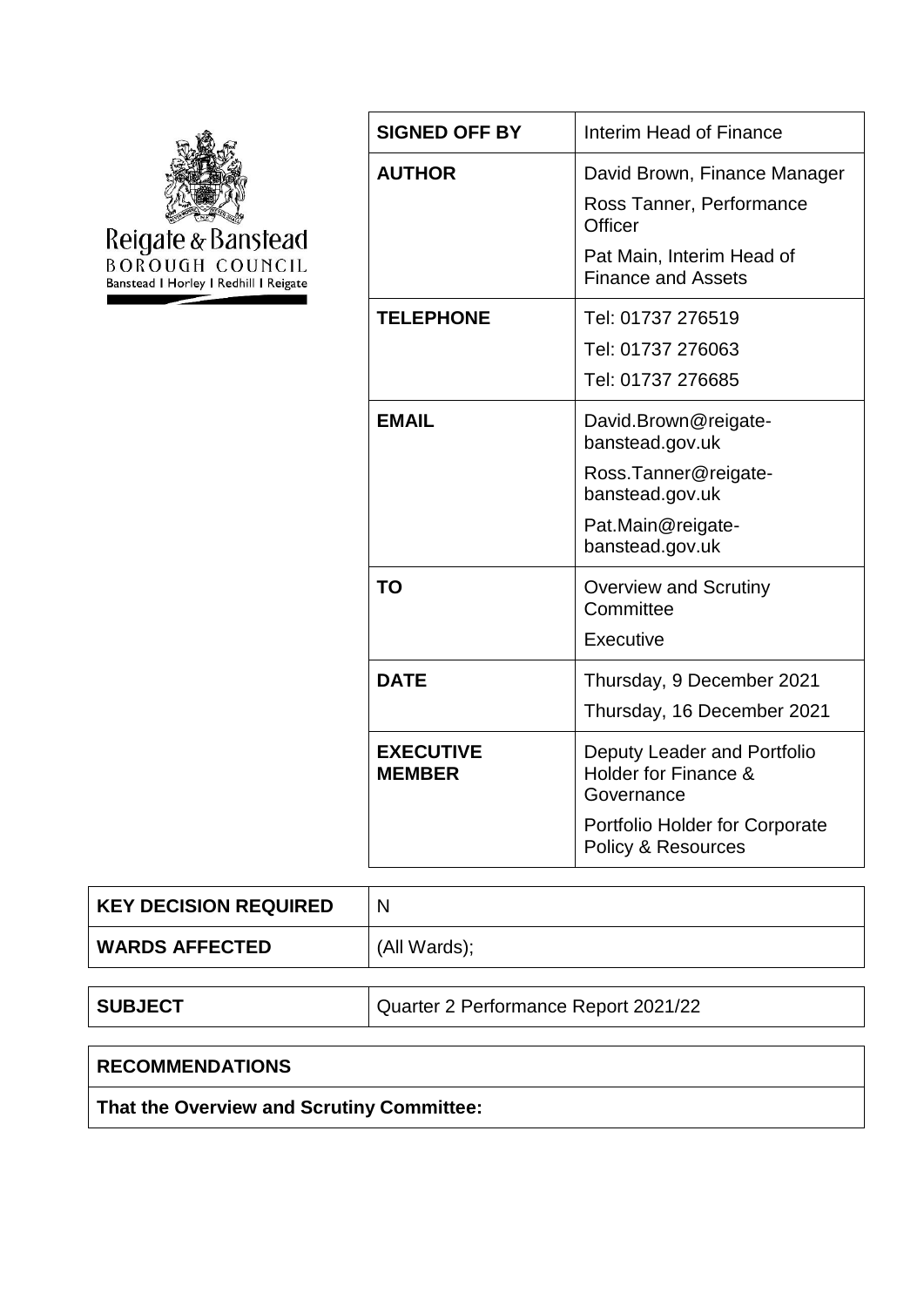- **(i) Note Key Performance Indicator (KPI) performance for Q2 2021/22 as detailed in the report and in Annex 1 and make any observations to the Executive;**
- **(ii) Note the Budget Monitoring forecasts for Q2 2021/22 as detailed in the report and at Annexes 2 and 3 and make any observations to the Executive.**

**That the Executive:**

- **(iii) Note Key performance Indicator performance for Q2 2021/22 as detailed in the report and in Annex 1;**
- **(iv) Note the Budget Monitoring forecasts for Q2 2021/22 as detailed in the report and at Annexes 2 and 3.**

#### **REASONS FOR RECOMMENDATIONS**

For the Council's performance to be reviewed and for appropriate KPI reporting and budget monitoring arrangements to be in place.

### **EXECUTIVE SUMMARY**

This report provides an overview of the Council's performance for Q2 2021/22, including Key Performance Indicator (KPI) reporting, as well as revenue and capital budget monitoring.

Of the ten KPIs reported on in Q2, eight are on target or within tolerance. Two indicators are off target.

Service and Central budgets are currently forecast to be £0.061m (0.4%) higher than the Revenue Budget for 2021/22 that was approved in February 2021.

The approved budget included separate forecasts for the ongoing financial impacts of the COVID-19 pandemic and this report includes updated forecasts based on the current position. The impacts of the pandemic continue to be monitored closely and, while additional expenditure has continued to be contained within the funding provided by Government, use of Earmarked Reserves set aside for the purpose will be necessary to offset forecast income losses. Further details are provided in this report and at Annex 2.

The Capital Programme forecast for the year is £53.07m which is £88.01m (62.4%) below the approved Programme for the year. The variance is as a result of £87.36m slippage and a net underspend of £0.065m. Further details are provided in this report and at Annex 3.

**The Overview and Scrutiny Committee and Executive have the authority to approve their respective recommendations.**

# **STATUTORY POWERS**

- 1. Following the abolition of Best Value Performance Indicators (BVPI) in 2008 and the National Indicator Set (NIS) in 2010, there is no statutorily imposed framework for local authorities to manage performance.
- 2. The Local Government Act 1972 requires the Council to set the associated annual budget as part of proper financial management. This monitoring report is part of that process.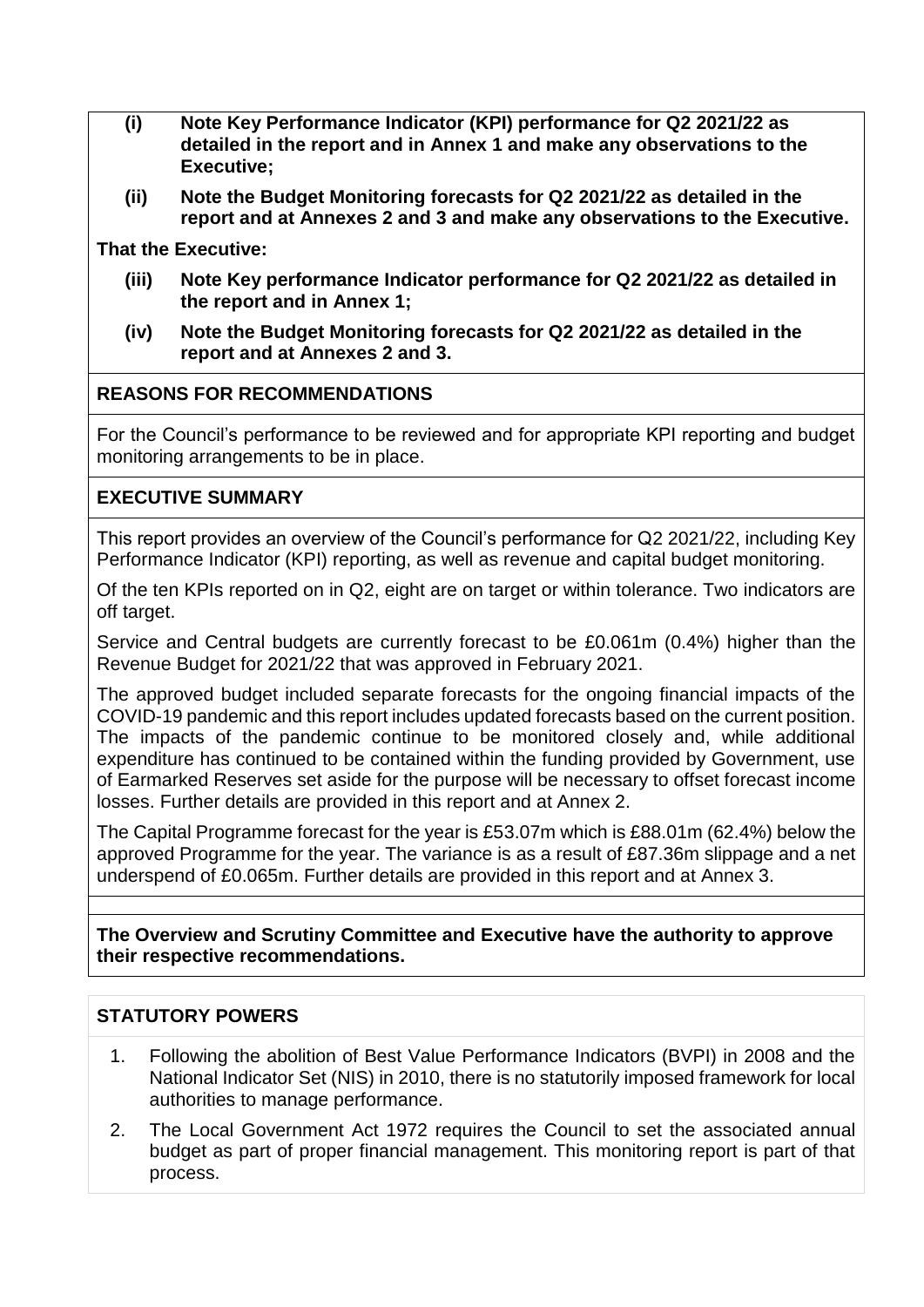3. The Chief Finance Officer has a key role to play in fulfilling the requirements of the statutory duty under the Local Government Act 2003 to keep the authority's finances under review during the year and take action if there is evidence that financial pressures will result in a budget overspend or if there is a shortfall in income.

# **BACKGROUND**

- 4. Each quarter the Overview and Scrutiny Committee and Executive receive an update on the Council's performance. The report provides an overview of KPI as well as budgetary performance.
- 5. KPIs are service level performance measures and are set in order to demonstrate performance against key corporate objectives.
- 6. Quarterly budget monitoring is a key financial control mechanism that demonstrates that the Council is fulfilling its responsibilities for managing public funds.

# **KEY INFORMATION**

#### **Key Performance Indicators**

- 7. Ten KPIs are reported on in Q2, the full detail of which is provided in annex 1.
- 8. Of the ten KPIs reported on, eight are on target or within the agreed tolerance. Two indicators are off target, outside of their tolerance and are therefore red rated.
- 9. Of those that are off target:
	- **KPI 2 – Business rates collection.** Performance continues to be affected by the recalculation of the Retail Rate Relief which took place earlier this year, leading to a number of instalments being set back and a subsequent recalculation and creation of new instalment plans. It is expected that performance will catch up as the year progresses.
	- **KPI 7 – Affordable Housing Completions.** Affordable housing completions this quarter continue to be off target, however these units are often delivered in batches. With a significant number of housing development projects such as the Horley North West Sector, RNIB and Quarryside Business Park expected to reach completion later in the year, an increase in affordable housing completions is expected to bring completions in line with the target.

### **Revenue Budget Forecast**

- 10. The 2021/22 Original Revenue Budget approved by Council in February 2021 was £17.395m.
- 11. At 30 September the forecast outturn for Services and Central Budgets is £17.841m against a management budget of £17.808m, including one-off funding from Reserves, resulting in an overall net underspend of £0.033m (0.4%).
- 12. In addition, there are forecast continued income losses of £1.418m (net) following the COVID-19 pandemic that will have to be funded this year through a call on the Reserve that has been set aside to mitigate this risk.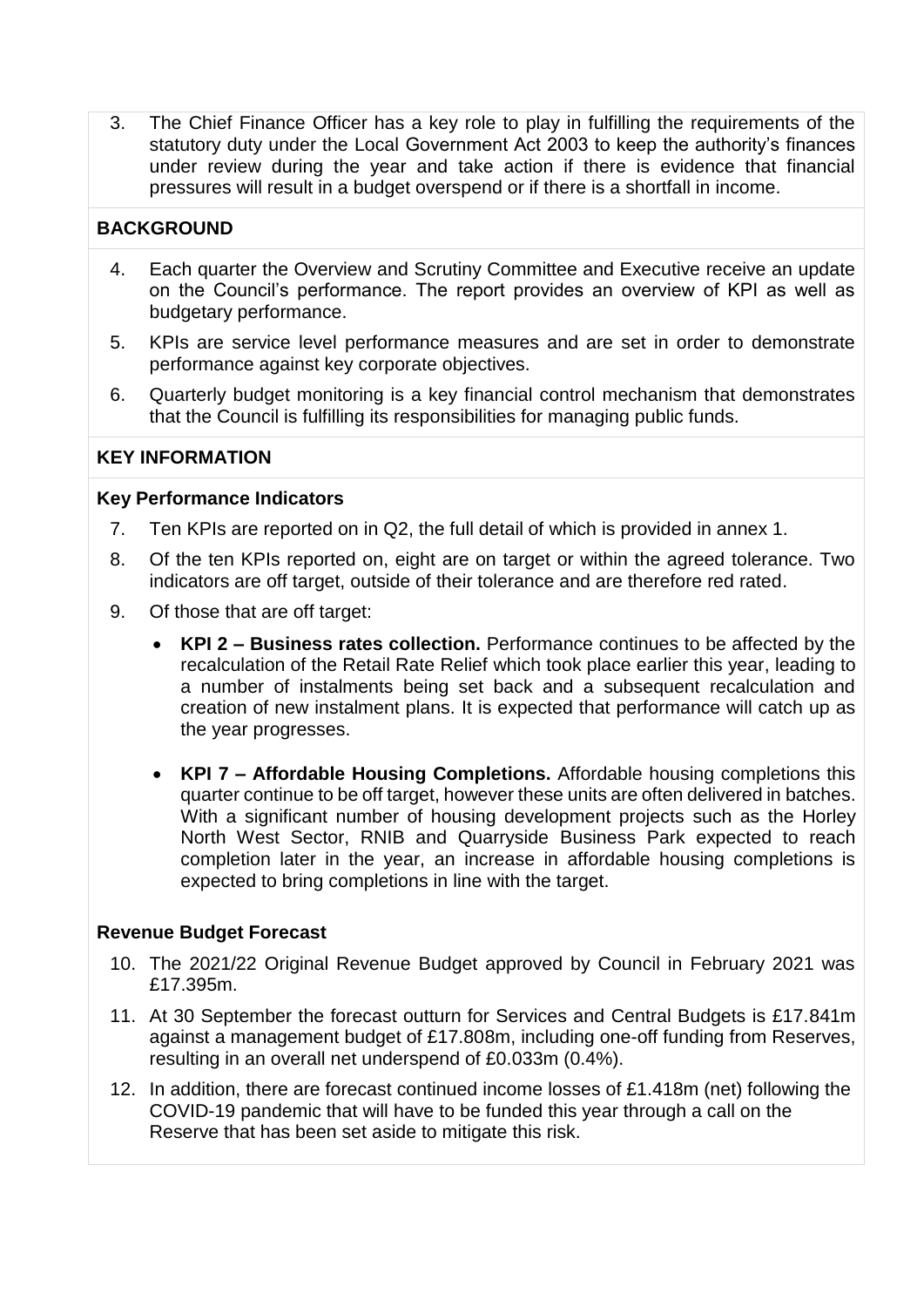| Table 1:<br><b>REVENUE</b><br><b>BUDGET</b><br><b>MONITORING</b><br>at 30 Sept 2021                                   | Original<br><b>Budget</b><br>£m | In-Year<br><b>Adjustment</b><br>s <sup>1</sup><br>£m | <b>Management</b><br><b>Budget</b><br>£m | <b>Forecast</b><br><b>Outturn</b><br>£m | <b>Forecast</b><br>Year-end<br><b>Variance</b><br>£m |
|-----------------------------------------------------------------------------------------------------------------------|---------------------------------|------------------------------------------------------|------------------------------------------|-----------------------------------------|------------------------------------------------------|
| Service Budgets                                                                                                       | 16.240                          | 0.413                                                | 16.653                                   | 16.714                                  | 0.061                                                |
| <b>Central Budgets</b>                                                                                                | 1.155                           | 0.000                                                | 1.155                                    | 1.127                                   | (0.028)                                              |
| <b>Revenue</b><br><b>Budget</b><br>Forecast at 30<br>June                                                             | 17.395                          | 0.413                                                | 17.808                                   | 17.841                                  | 0.033                                                |
| Income losses<br>due to ongoing<br>COVID-19<br>impacts                                                                | 0.000                           | 0.000                                                | 0.000                                    | 1.772                                   | 1.772                                                |
| Government<br>Funding to<br>offset Income<br>Losses                                                                   | 0.000                           | 0.000                                                | 0.000                                    | (0.354)                                 | (0.354)                                              |
| <b>Revenue</b><br><b>Budget</b><br><b>Forecast at 30</b><br><b>June Including</b><br>COVID-19<br><b>Income Losses</b> | 17.395                          | 0.413                                                | 17.808                                   | 19.259                                  | 1.452                                                |

Note: in-year budget adjustments reflect the drawdown of Earmarked Reserves during the year and amounts carried forward from the prior year to fund approved expenditure.

# **Service Budgets**

- 13. The 2021/22 Original Budget for Services approved by Council in February 2021 was £16.240m.
- 14. At 30 September the full year outturn is forecast to be £16.714m against a management budget of £16.653m resulting in an overspend of £0.061m (0.4%).
- 15. The key variances are:

Organisation:

 Electoral Services - £0.168m underspend due to lower than expected election costs and review of long term contracts .

Place:

• Planning Policy - £0.133m underspend due to lower staff costs because of vacancies.

### People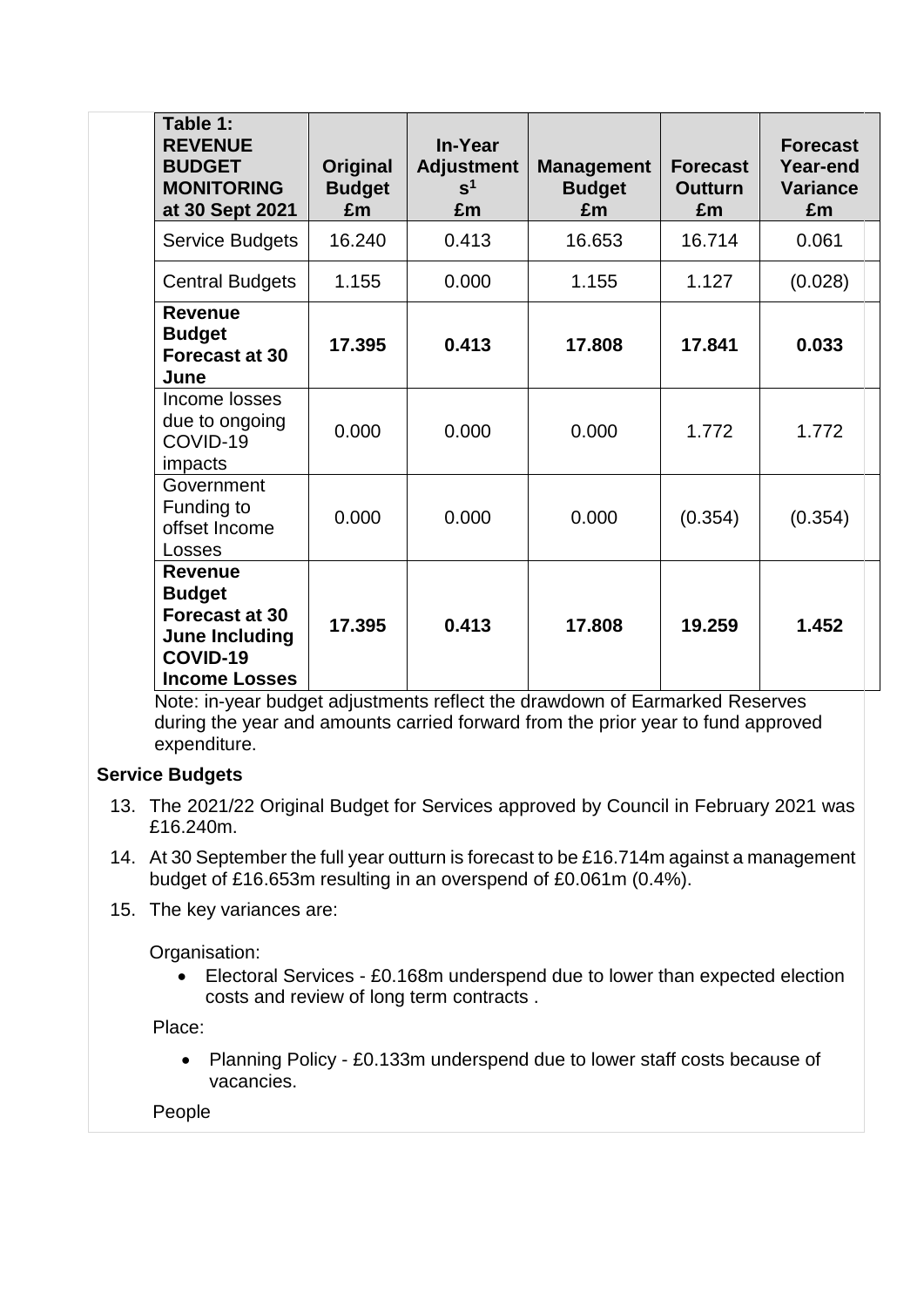Revenues, Benefits & Fraud - £0.393m overspend due to lower DWP subsidy and higher Housing Benefit, partially offset by lower staff costs due to vacancies and higher commercial income.

### **Corporate**

- Management Team underspend of £0.200m in anticipation of implementation of the new senior management structure
- 16. Further details of Service budget variances are provided at Sections 1 and 2 of Annex  $\mathcal{P}$

# **COVID-19 Expenditure & Funding**

- 17. The Revenue Budget for 2021/22 that was approved by Council in February 2021 did not include specific budgets for ongoing expenditure relating to the Council's response to the pandemic but it did provide an outline of the types of spending that were likely to be incurred and assumptions regarding how they would be funded based on the information available at the time.
- 18. The latest forecast for additional expenditure and funding during 2021/22 are summarised below. This confirms that expenditure and associated funding are currently forecast to balance. These forecasts are based on current assumptions regarding national and local recovery following the pandemic and may change. Some of the forecast Government funding is also subject to final confirmation. The majority of pandemic funding is received direct from the Government but some continues to be paid via Surrey County Council.

| Table 2: COVID-19 FORECAST ADDITIONAL<br><b>EXPENDITURE &amp; FUNDING</b><br>at 30 Sept 2021 | <b>Forecast</b><br><b>Expenditure</b><br>£m | <b>Forecast</b><br><b>Funding</b><br>£m |
|----------------------------------------------------------------------------------------------|---------------------------------------------|-----------------------------------------|
| <b>Welfare Response</b>                                                                      | 0.294                                       |                                         |
| 'Welcome Back' Expenditure & Funding                                                         | 0.166                                       | (0.166)                                 |
| Revenues & Benefits Team - additional temporary<br>staff                                     | 0.136                                       |                                         |
| <b>Financial Management &amp; Monitoring</b>                                                 | 0.131                                       |                                         |
| Communications/Contact Centre/Data & Insight<br>Team - additional capacity                   | 0.113                                       |                                         |
| <b>Homelessness Prevention</b>                                                               | 0.101                                       |                                         |
| Revenues & Benefits - in-house overtime, software<br>etc                                     | 0.101                                       |                                         |
| Environmental Services/Waste Team - additional<br>capacity                                   | 0.100                                       |                                         |
| ICT support costs                                                                            | 0.079                                       |                                         |
| Other expenditure (including Elections)                                                      | 0.056                                       | (0.039)                                 |
| <b>Surge Testing</b>                                                                         | 0.026                                       | (0.026)                                 |
| Cultural, Sports, Leisure                                                                    | 0.022                                       |                                         |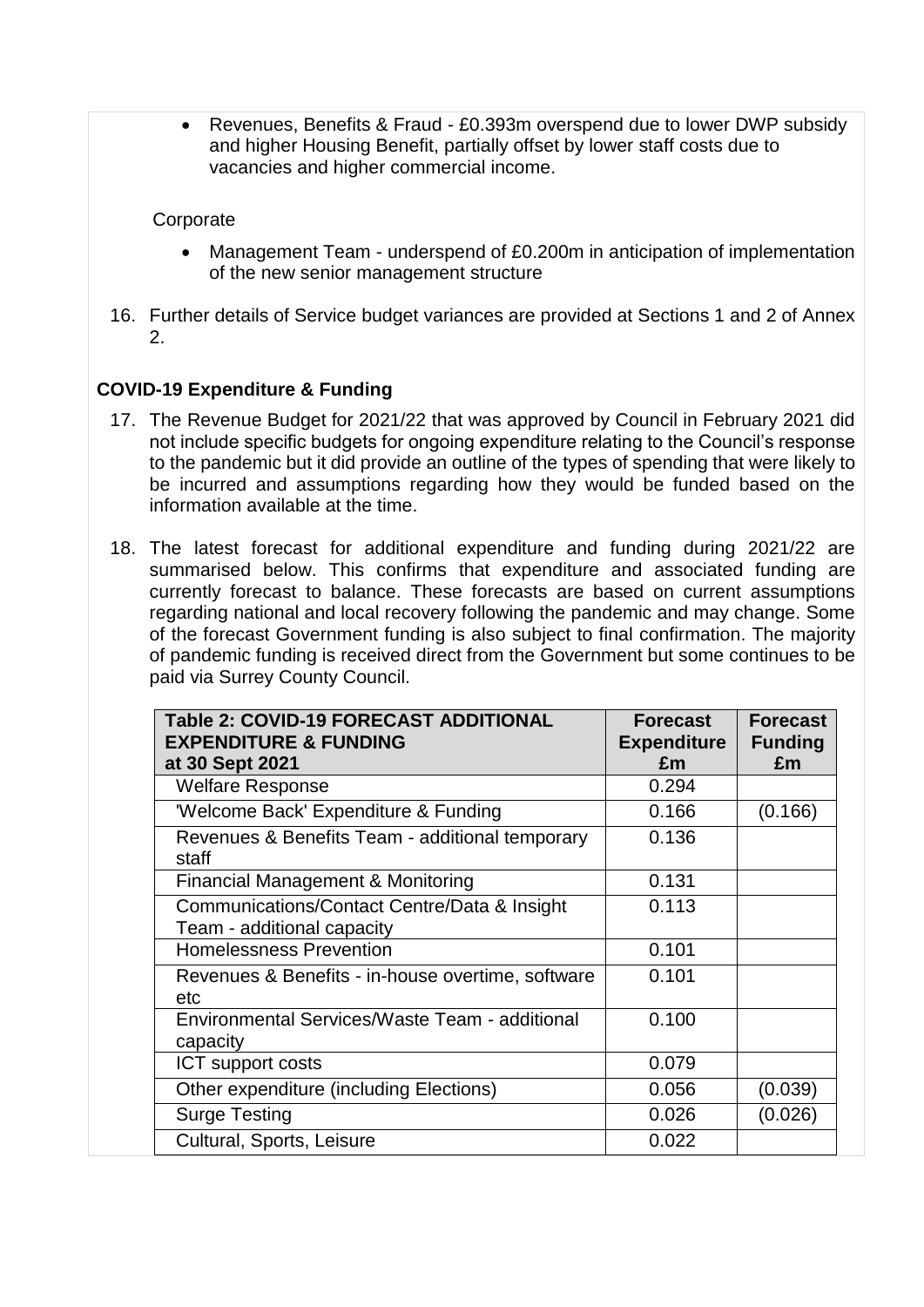| <b>Net Expenditure / (Income)</b>                                             | 0.062 |         |
|-------------------------------------------------------------------------------|-------|---------|
| <b>Forecast Expenditure and Funding 2021/22</b>                               | 1.323 | (1.261) |
| 2021/22                                                                       |       | (0.638) |
| Contain Outbreak Management Funding<br>Government COVID-19 Funding Allocation |       | (0.274) |
| Test & Trace Administration Funding                                           |       | (0.088) |
| part assumed)                                                                 |       |         |
| New Burdens Funding (bid outcome awaited, only                                |       | (0.030) |

# **COVID-19 Income Losses**

19. The main area for concern relates to ongoing income losses as a consequence of the pandemic. At 30 September the forecast total income loss is £1.418m after taking account of forecast Government funding for losses to 30 June (only).

| Table 3: COVID-19 FORECAST INCOME LOSSES AND<br><b>FUNDING</b>                                     | <b>Forecast</b><br><b>Income Loss</b> |
|----------------------------------------------------------------------------------------------------|---------------------------------------|
| at 30 June 2021                                                                                    | £m                                    |
| <b>Car Parking</b>                                                                                 | 1.228                                 |
| Leisure Services (management fee has continued to be<br>waived during 2021/22; lower pitch income) | 0.278                                 |
| Planning Policy (lower fee income)                                                                 | 0.118                                 |
| Property & Facilities (lower income from commercial<br>properties)                                 | 0.051                                 |
| Planning Policy (lower fee income)                                                                 | 0.118                                 |
| Revenues & Benefits (lower commercial income                                                       | 0.040                                 |
| Environmental Licencing (lower premises/taxi licencing &<br>MOT income)                            | 0.037                                 |
| Harlequin (lower ticket sales, hire and catering income)                                           | 0.020                                 |
| <b>Forecast Income Loss</b>                                                                        | 1.772                                 |
| Government Funding (Q1 Losses Only)                                                                | (0.354)                               |
| Net Forecast Income Loss 2021/22                                                                   | 1.418                                 |

- 20. The net forecast shortfall can be funded on a one-off basis through drawing on the £2.0 million Earmarked Reserve that was set aside at the end of 2020/21 in anticipation of continued income losses.
- 21. These forecasts are based on the second quarter position and remain subject to review as recovery continues.
- 22. Looking forward beyond 2021/22 there remain concerns that ongoing income losses (in particular relating to car parking) will add significantly to the forecast budget gap over the medium term as there is no current prospect of further Government funding for the majority of these pressures beyond the end of June 2021.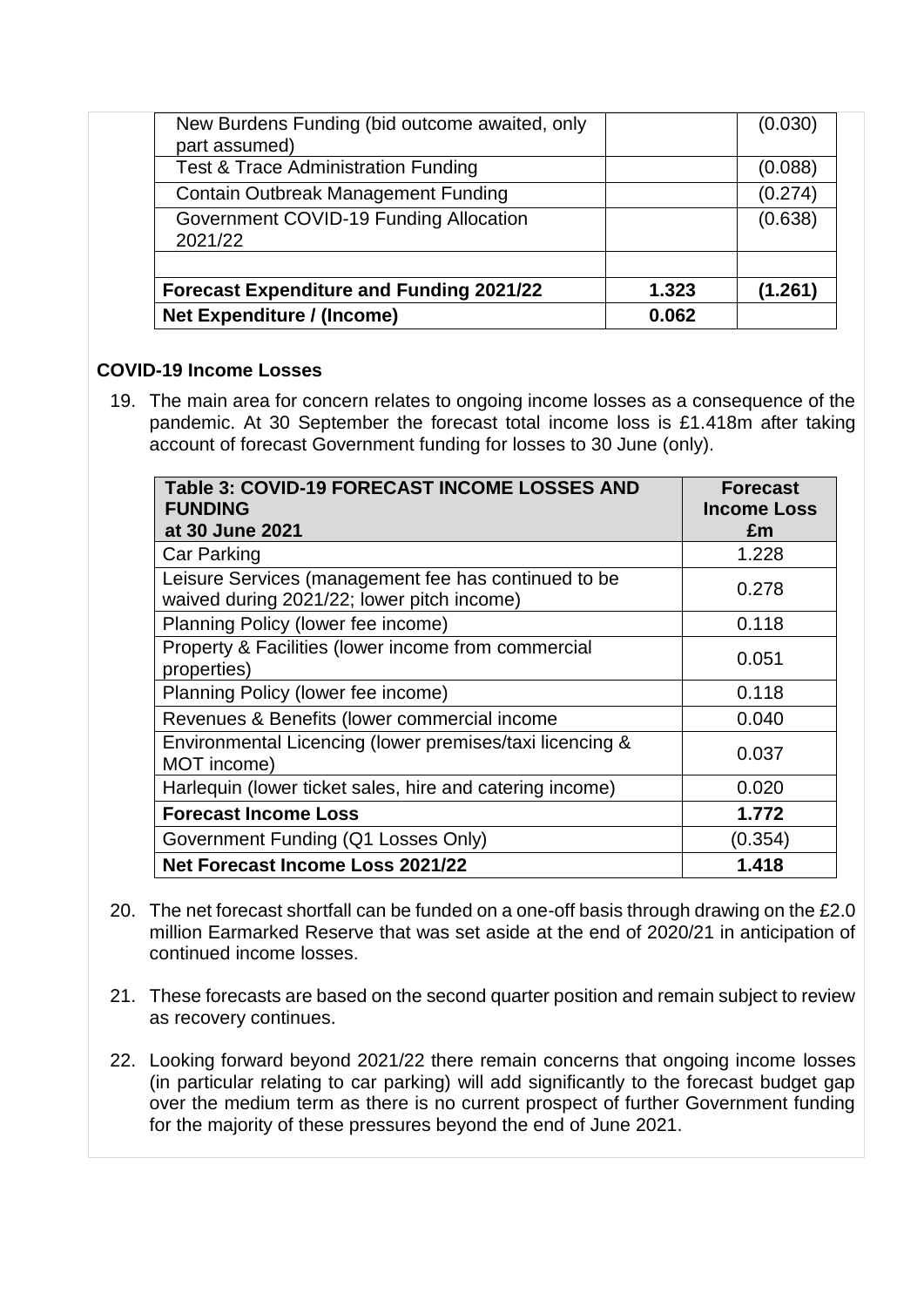- 23. The ongoing unfunded impacts will have to be accommodated within future budgetsetting decisions and will result in a further call on Reserves until sustainable solutions are implemented. This will have to be addressed as a priority during budget-setting for 2022/23 for services where there is no prospect of income streams returning to prepandemic levels.
- 24. As previously reported, over the medium term, the main options for mitigating the financial impacts of COVID-19 include:
	- Continue to lobby Central Government for additional funding in recognition of the residual impacts of income losses on district Councils and their ability to deliver services.
	- Look to make offsetting savings and efficiencies where possible before calling on Reserves.
	- Make use of Earmarked Revenue Reserves to close the gap. This has implications for the projects and services and other potential risks that were intended to be funded from these resources.
- 25. As a final resort it would be necessary to apply for permission from Government to capitalise some of the costs and financial impacts to enable the Council to borrow and fund them on a long-term basis. This would place the Council in the spotlight as being at risk of financial failure.
- 26. Further updates on forecast impacts on costs and income and how they might be funded will continue to be included in the quarterly budget monitoring reports throughout 2021/22.

### **Central Budgets**

- 27. The 2021/22 Original Budget for Central budgets approved by Council in February 2021 was £1.155m.
- 28. At 30 September the forecast outturn is £1.127m against a management budget of £1.155m resulting in an underspend of £0.028m (2.42%).
- 29. This overspend is mainly as a result of small adjustments to forecasts as projects near completion.
- 30. During the quarter notification was received from the Local Enterprise Partnership of its decision to withdraw £2.833m grant funding that was previously allocated to help the Council prepare to develop Horley Business Park. The reason for withdrawal was because the current timeframe for delivery no longer meets the original grant terms. The grant funding was used in 2019 to part-fund the loan to Greensand Holdings Limited for purchase of land on the business park site. The grant will be replaced with equivalent prudential borrowing and the costs will be taken into account when preparing treasury management budgets for 2022/23.
- 31. Further details on Central Budget forecasts are provided at Annex 2.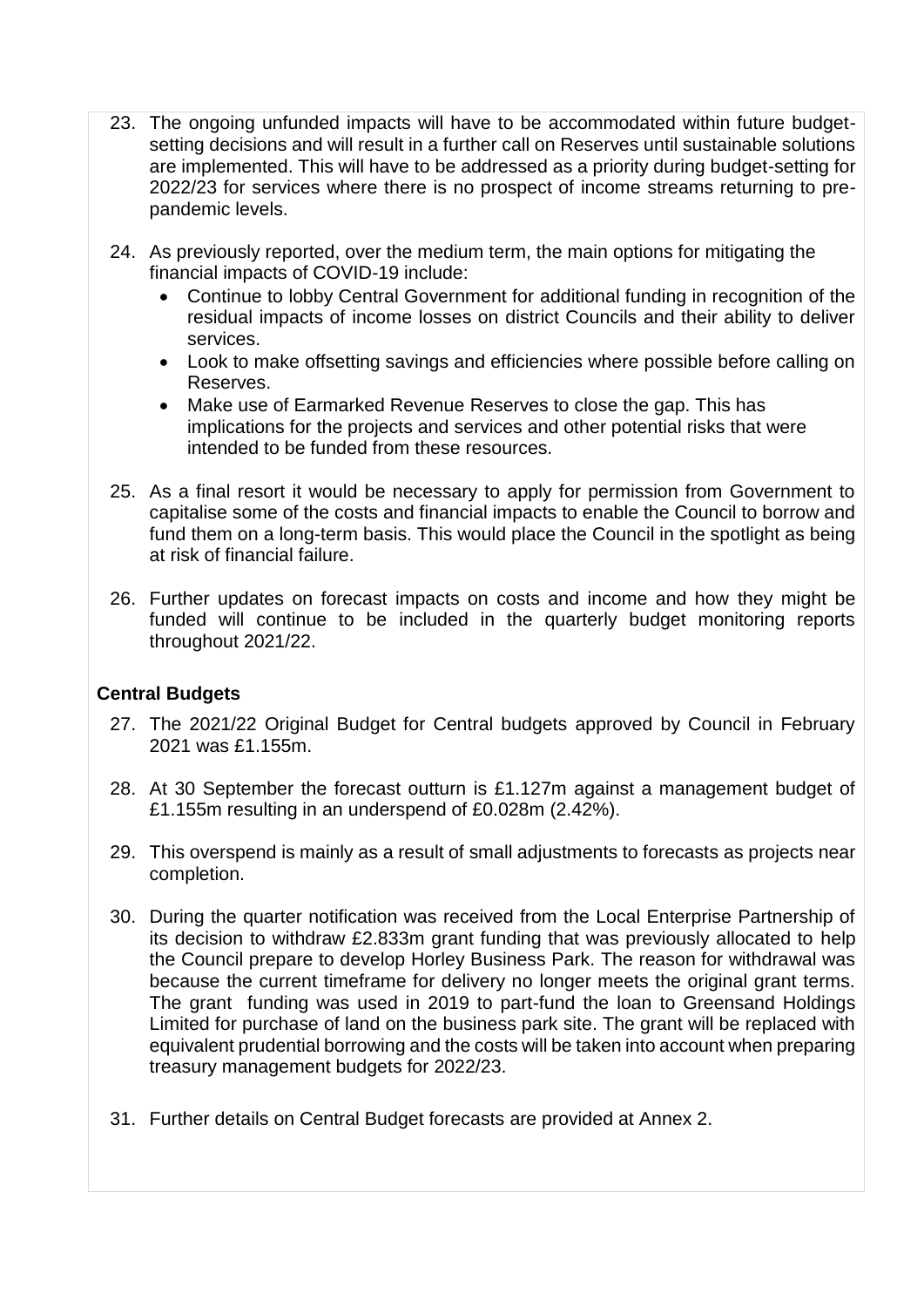#### **Investment Income**

32. Forecast income from property rents at Quarter 2 is £4.608m compared to the £4.568m that was received in 2020/21. This represents 26.5% of the net revenue budget for 2021/22.

### **Capital Programme Monitoring**

- 33. At 30 September 2021, the Capital Programme budget was £141.08m (including £99.456m of approved carry-forward capital allocations from 2020/21).
- 34. The forecast outturn position is £53.07m which is £88.01m (62.4%) below the approved Programme for the year. The variance is driven by £87.36m slippage and a net underspend of £0.65m.
- 35. Slippage at 31 March will be carried forward to the Programme for 2022/23 onwards. The main reasons for forecast slippage at the end of Quarter 2 were:
	- Housing Delivery Programme (£20.0m slippage) these capital funds have been allocated to fund investment in new affordable housing. There are no specific developments planned at this time. Forecasts will be updated when new business cases are developed.
	- Commercial Investments Programme (£63.98m slippage) these capital funds have been allocated to fund investment in new developments and commercial assets & activities to deliver a sustainable net income stream. There are no specific developments or asset purchases planned at this time. Forecasts will be updated when new business cases or investment opportunities are developed.
- 36. The forecast net underspend is mainly as a result of:
	- ICT Disaster Recovery £0.200m lower expenditure due to activity being funded from elsewhere in the capital programme.
- 37. Further details are provided at Annex 3.

# **OPTIONS**

38. The Overview and Scrutiny Committee has two options:

**Option 1:** Note the Q2 2021/22 KPI and budget performance and make no observations/comments to the Executive.

**Option 2:** Note the Q2 2021/22 KPI and budget performance and make any observations to the Executive

39. The Executive has two options:

**Option 1:** Note the Q2 2021/22 KPI and budget performance and make no observations/comments to the Head of Corporate Policy, Projects and Business Assurance and/or Head of Finance.